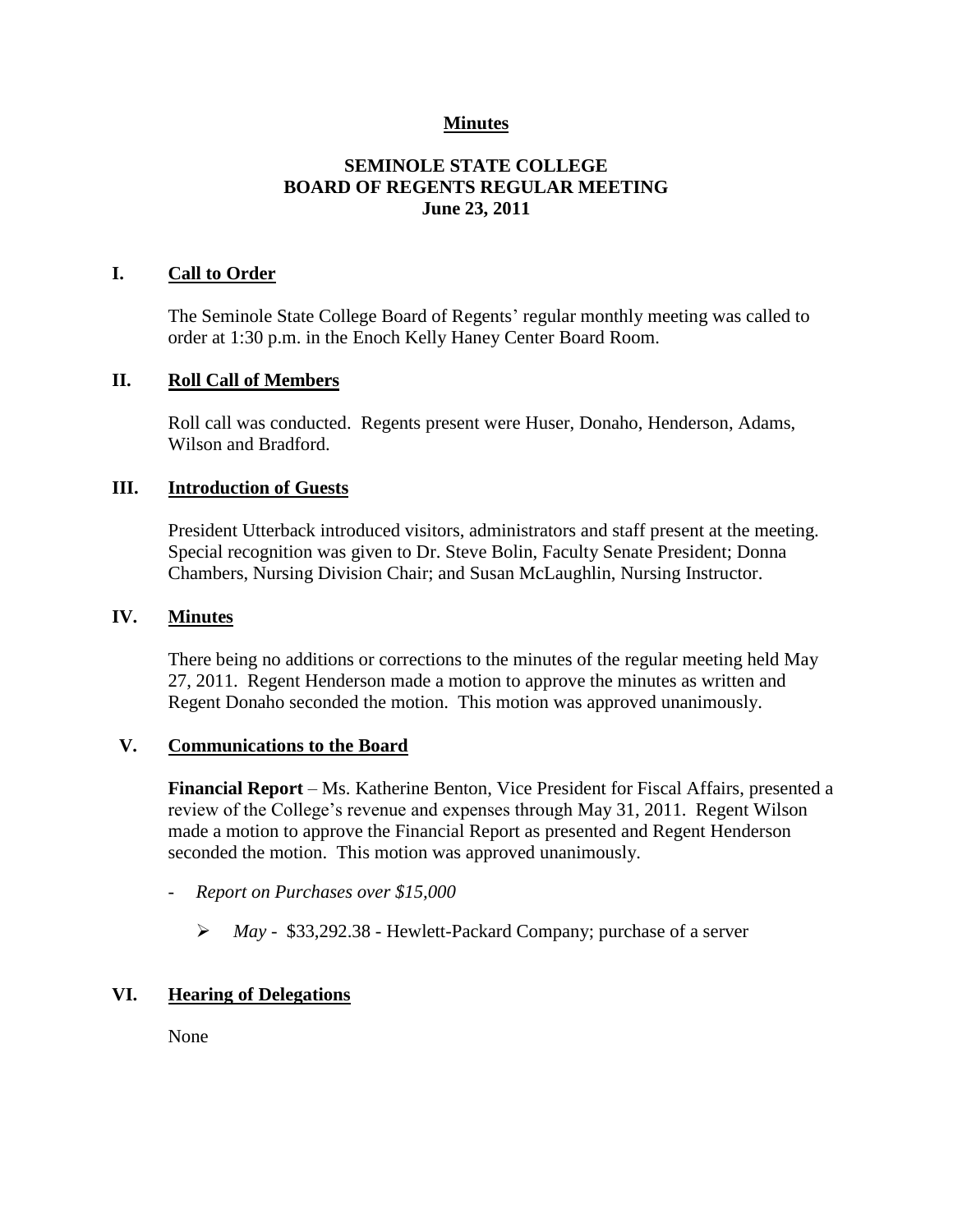Minutes SSC Board of Regents Regular Meeting June 23, 2011 Page 2

#### **VII. President's Report**

President Utterback discussed items under the President's Report and the Business portion of the agenda by utilizing a PowerPoint presentation. (See enclosed copy of the PowerPoint presentation)

*Personnel Update* – President Utterback updated the Board on several personnel items. Michael Hanson has been hired as the Maintenance Coordinator. Dr. Noble Jobe has been hired to teach Biology. Jamie Mills has transferred to a position teaching Math. Melissa Bryant has been hired to teach Math and Damaris Haney has been transferred to Talent Search Adviser. Dustie Butner has been elected to the Leadership Council of the OSU Alumni Association. Several representatives attended the AACC Annual Conference in New Orleans. Regent Wilson attended this conference and gave the Board a short overview of the meetings he attended.

*Campus Events* – President Utterback told the Board members about several campus activities since the May Board meeting. These were: President Utterback will be presenting at the AACC Future Leaders Institute on June 28<sup>th</sup>; Congressman Lankford visited the SSC campus on June  $9<sup>th</sup>$ ; work on the pond area continues with the addition of an observation deck and plans for a gazebo and Trojan horse statue; Courtney Dearth of Tecumseh, a former SSC student, has received an appointment to the Air Force Academy; Business and Industry held "Kids College"; Upward Bound and GEAR UP have held camps on campus; a retirement reception was held on June  $21<sup>st</sup>$  for Kelly Chastian, Maintenance Coordinator; the SSC Global Studies class traveled to Germany, Switzerland, Italy, and Paris.

*Textbook Rental Highlights* – President Utterback gave the Regents an update on the highlights and benefits of the Textbook Rental Program to our students and the College.

## **VIII. Business**

**Review and Consider Approval of Tuition Increase** – President Utterback presented the Board with information about a proposed tuition increase, a memo from Vice President Katherine Benton about the increase and a letter of support from the Student Government Association President Lynette Gomez. President Utterback recommended approval of the tuition increase. Regent Henderson made a motion to approve the tuition increase as written and Regent Wilson seconded this motion. Roll call was as follows: Wilson, Yes; Donaho, Yes; Adams, Yes; Bradford, No; Henderson, Yes; and Huser, Yes.

**Review and Consider Approval of Increase in the Assessment Fee** – President Utterback presented the Board with information about a proposed increase in the Assessment Fee. Regent Henderson made a motion to approve the increase to the Assessment Fee as presented. Regent Wilson seconded this motion. Roll call was as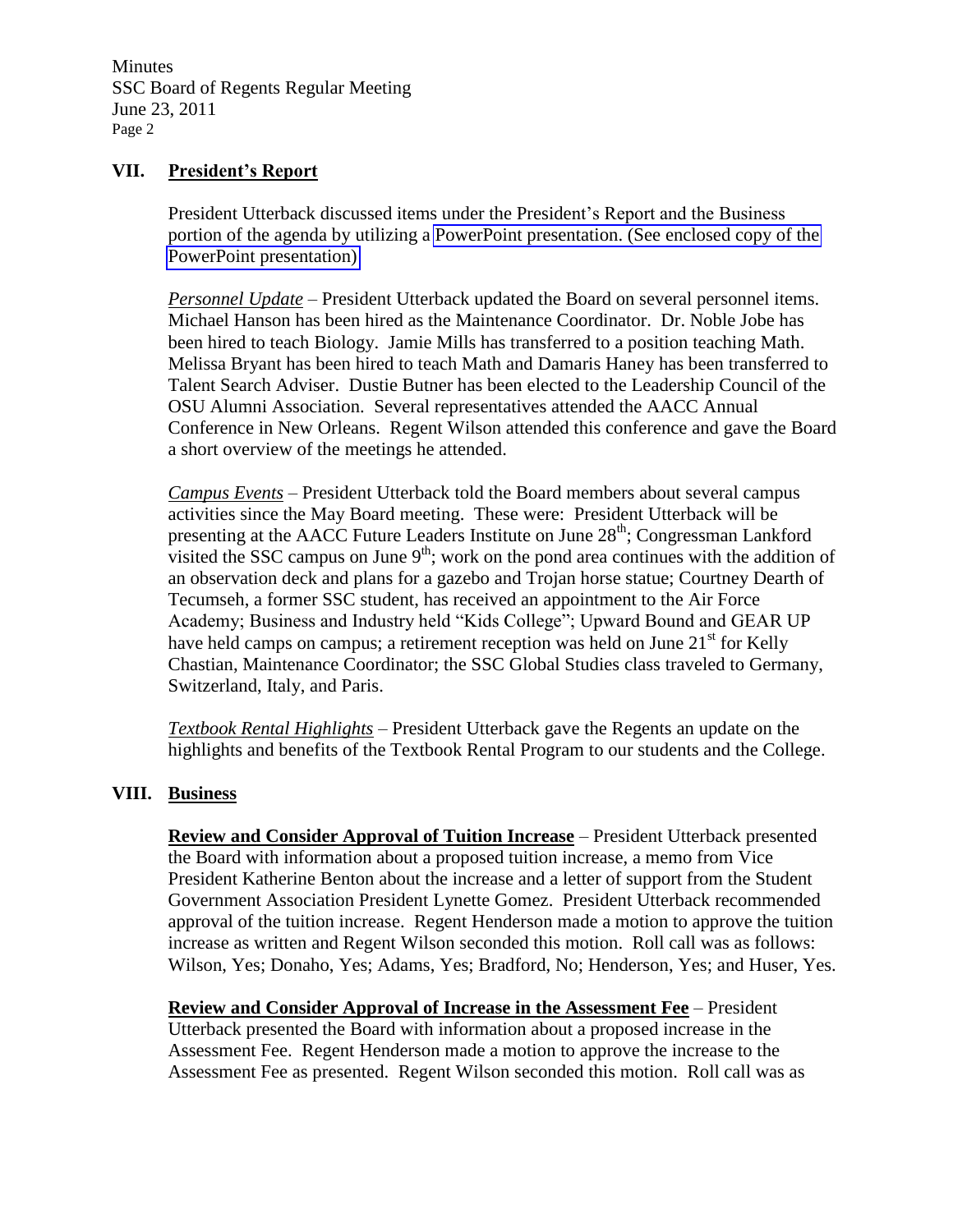Minutes SSC Board of Regents Regular Meeting June 23, 2011 Page 3 follows: Wilson, Yes; Donaho, Yes; Adams, Yes; Bradford, No; Henderson, Yes; and

**Review and Consider Approval of Increase in the Student Facility Fee** – President Utterback presented the Board with information about a proposed increase in the Student Facility Fee. Regent Donaho made a motion to approve the increase to the Student Facility Fee as presented and Regent Henderson seconded this motion. Roll call was as follows: Wilson, Yes; Donaho, Yes; Adams, Yes; Bradford, No; Henderson, Yes; and Huser, Yes.

## **Review and Consider Approval of the Educational and General Budget for FY2012**

– President Utterback presented the Board with a copy of materials for the FY 2011-2012 budget for review. President Utterback highlighted several aspects of this year's budget. President Utterback also shared information about appropriations history, revenue history, expenditure history and expenditures by function and object. President Utterback commended Katherine Benton on a stellar job of conserving funds and stretching resources to balance the budget over the coming year. President Utterback recommended approval of the FY2012 Education and General Budget. Regent Henderson made a motion to accept the budget as presented and Regent Donaho seconded this motion. This motion was approved unanimously.

## **IX. Consent Agenda**

Huser, Yes.

Regents were presented information concerning items on the Consent Agenda. President Utterback recommended approval of this item. Regent Miller made a motion to approve the Consent Agenda items and Regent Donaho seconded the motion. This motion wasapproved unanimously.

The Consent Agenda was as follows:

- Acceptance of the Associate in Arts for Language Arts and Humanities Degree Program Review
- Approve Annual Contracts:
	- Ed Cadenhead for Legal Services \$250 Monthly Fee plus hourly rate
	- Campus America Software Maintenance Agreement \$77,220.00
	- Avaya, Inc. for Telephone System Maintenance \$31,563.00
	- Campus Cruiser for Online Course Service \$48,859.00
	- Renewal of Sodexo Contract

# **X. Adjournment**